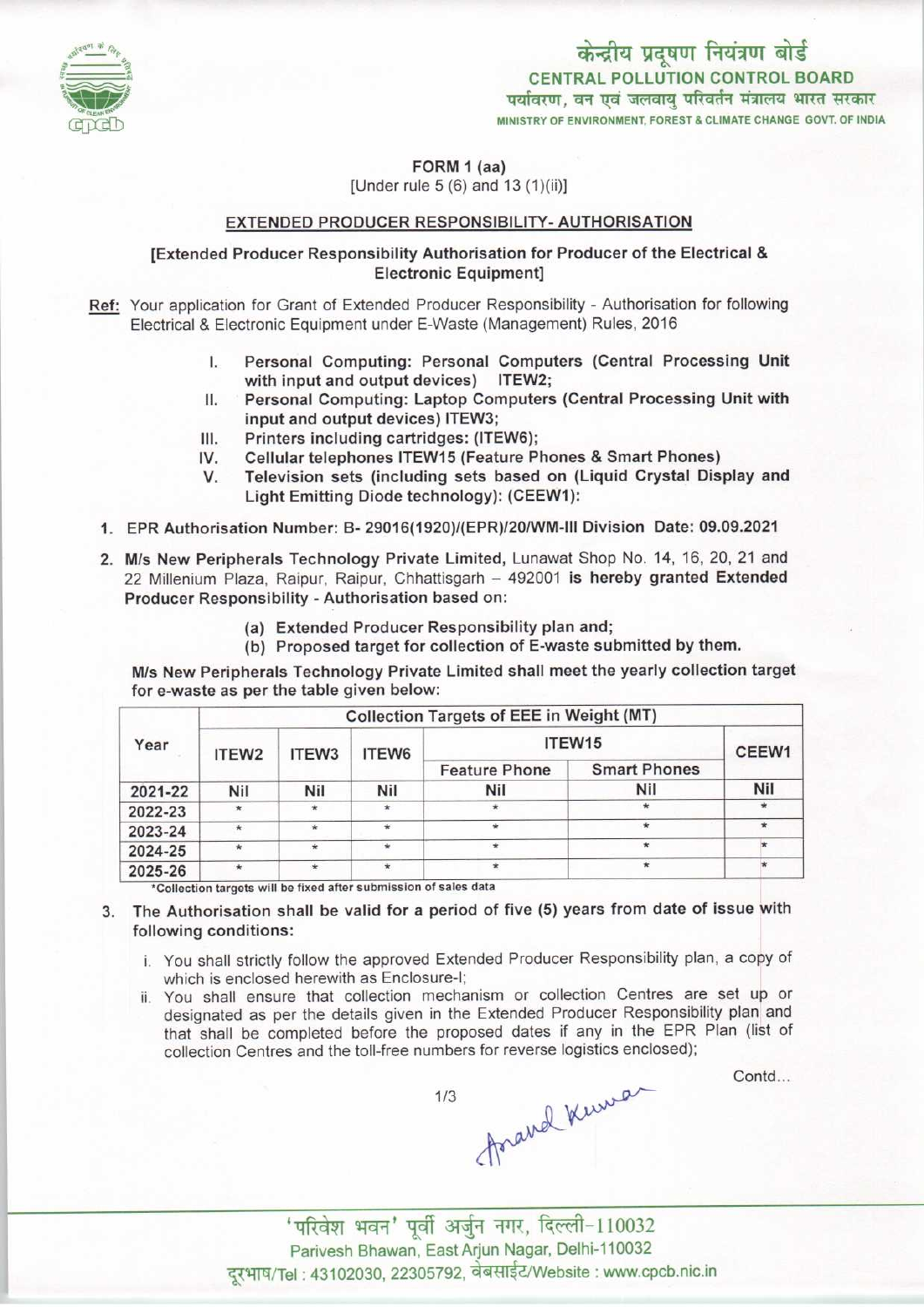

From pre page...

- iii. You shall ensure that all the collected e-waste is channelized to your PRO M/s. Hulladek Recycling. Pvt., 4 D.L. Khan Road, Block B, Flat- 401, 4<sup>th</sup> Floor, Kolkata - 700025 and record shall be maintained at dismantler/recycler and at your end.
- iv. You shall maintain records, in Form-2 of these Rules, of e-waste and make such records available for scrutiny by Central Pollution Control Board;
- v. You shall file annual returns in Form-3 to the Central Pollution Control Board on or before 30th day of June following the financial year to which that returns relates.

## vi. General Terms & Conditions of the Authorisation:

- a. The authorisation shall comply with provisions of the Environment (Protection) Act, 1986 and the E-waste (Management) Rules.2016 made there under;
- b. The authorisation or its renewal shall be produced for inspection at the request of an officer authorised by the Central Pollution Control Board;
- c.Any change in the approved Extended Producer Responsibility plan should be informed to Central Pollution Control Board within 15 days on which decision shall be communicated by Central Pollution Control Board within sixty days; ^
- d. It is the duty of the authorised person to take prior permission of the Central Pollution Control Board to close down any collection centre/points or any other facility which are part of the EPR plan;
- e.An application for the renewal of authorisation shall be made as laid down in subrule (vi) of rule of 13(1) the E- Waste (Management) Rules, 2016;
- f.The Board reserves right to cancel/amend/revoke the authorisation at any time as perthe policy of the Board or Government.

## vii. Additional Conditions: -

- a) That the applicant will submit annual sales data along with annual returns;
- b) That the applicant has to ensure that the addresses of collection points provided by them in their EPR Plan are correct and traceable and the collection points/centres are functional;
- c) That the applicant will submit revised application for grant of EPR Authorisation in case of applicant adding/changing PRO or changing its EPR Plan;

Contd...

 $2/3$ 

Around Kurrer